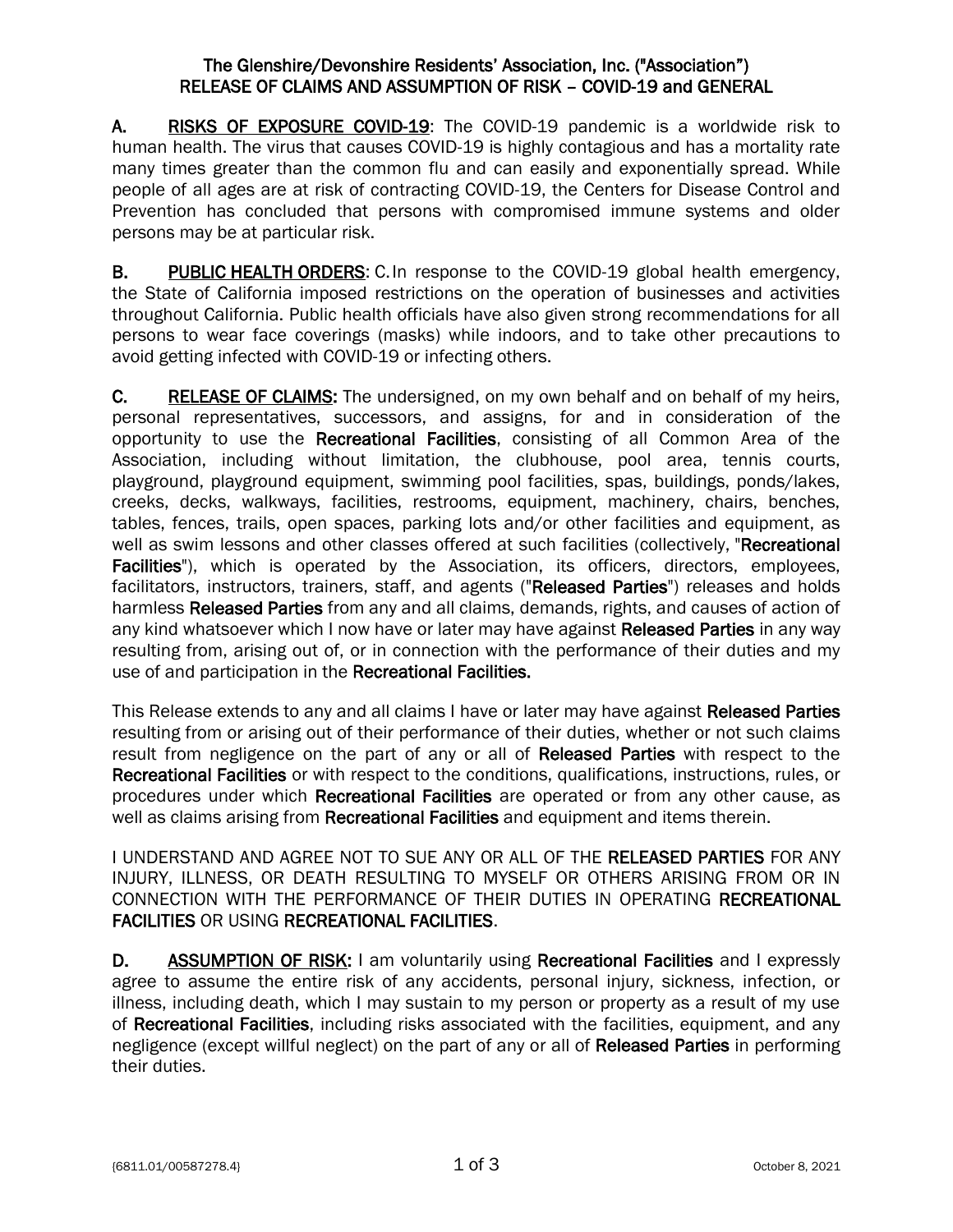## The Glenshire/Devonshire Residents' Association, Inc. ("Association") RELEASE OF CLAIMS AND ASSUMPTION OF RISK – COVID-19 and GENERAL

I agree to comply with all rules and restrictions Released Parties impose regarding the use of Recreational Facilities and equipment. I agree to conduct myself in a controlled and reasonable manner at all times and to refrain from using Recreational Facilities and its equipment in a manner inconsistent with its intended design and purpose.

I understand and acknowledge that Released Parties may not provide supervision, instruction, or assistance for the use of Recreational Facilities. I understand, acknowledge, and agree that the use of equipment and facilities in Recreational Facilities is voluntary and involves risk of serious injury; sickness; infection; illness, including permanent disability or death; property damage; or other injury. I understand and agree that Released Parties are not responsible for property that is lost, stolen, or damaged while in, on, or about Recreational Facilities.

E. USER OBLIGATIONS. I am voluntarily using Recreational Facilities. I acknowledge Recreational Facilities may not have been cleaned or sanitized prior to my entry or use of Recreational Facilities. I agree to take all necessary precautions to protect myself, members of my household, guests, and others from the spread of COVID-19, including, but not limited to, the following:

1. Following all federal, state, and local laws, public health orders, and public health guidance even though they may change, and including laws, orders, and guidance that are no longer mandatory.

2. Exercising health mitigation measures, including, but not limited to, wearing a face covering and maintaining social distance, care to protect myself, and assessing my own risks by considering my age; underlying health conditions; recent travel; possible exposure to COVID-19; doctor's recommendations; and federal, state, and local recommendations and guidance. I agree and understand that it is my responsibility to evaluate the risks and protect myself.

3. I understand that accessing and using Recreational Facilities for any purpose may be dangerous or unsafe and could expose me or others to COVID-19.

4. I represent that, to the best of my knowledge, I am not currently afflicted with and within the last seven (7) days have not knowingly been in contact with someone afflicted with COVID-19; I am not experiencing a fever or signs of respiratory illness such as cough, shortness of breath, difficulty breathing, or other COVID-19 symptoms; and I understand that persons may have COVID-19 and: (a) not exhibit symptoms, (b) not be aware that they have it, or (c) may not voluntarily agree to disclose their condition.

5. I will inform the Association if, after the date this document is signed, there is a change in my health condition or knowledge that potentially puts others at risk or invalidates the representations made in this release.

F. **INDEMNIFICATION.** I shall indemnify, defend, and hold Released Parties harmless from all claims, actions, liabilities, and damages, including attorneys' fees and litigation costs (collectively, "Claims") relating to the use of Recreational Facilities by members of my household, including any dependents, minors, and guests, and myself.